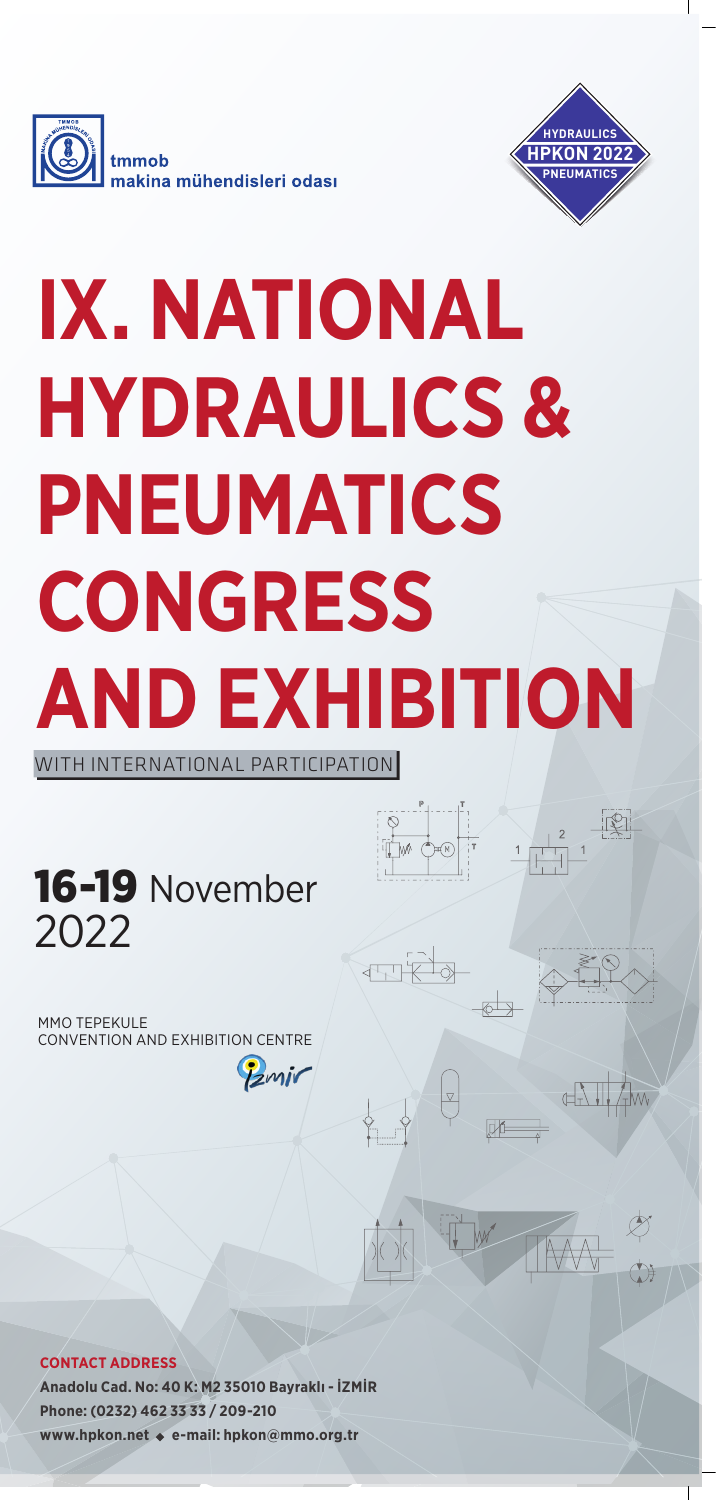## **OBJECTIVES OF THE CONGRESS**

 $\overline{\phantom{a}}$ 



The main objective of the Congress is to contribute to the improvement of Hydraulics and Pneumatics technologies.

### The Congress also provides an opportunity to;

- $\triangleq$  discuss scientific and technological developments in the field of Hydraulics and Pneumatics and their applications.
- ◆ provide a common platform for Hydraulics and Pneumatics engineers and technicians, academicians, researchers, developers, users, students, sector and trade associations.
- ◆ determine the required actions on education, research and legal regula tions and share the current developments with the engineers and technical people working on the hydraulics and pneumatics.

It is desired that the papers presented in the Congress is a technical reference for application engineers and technical people.

Hydraulics and Pneumatics Congress with its scientific program, exhibition and social activities will be a common information and sharing platform for the Hydraulics and Pneumatics sector.

Engineers, academicians, technicians, companies and sector associations who are working in the hydraulics and pneumatics field are invited to contribute and give support to this common platform.

## **EXHIBITION**

- ◆ Hydraulic and pneumatic systems and equipment
- ◆ Mobile hydraulic systems and equipment
- ◆ Hydraulic pumps
- ◆ Hydraulic and pneumatic valves
- ◆ Hydraulic and pneumatic cylinders and motors
- ◆ Air compressors
- ◆ Pressurized air preparation and equipment
- ◆ Hydraulic filtration systems
- ◆ Hydraulic oils and lubrication systems
- ◆ Fluid power seals

 $\overline{\phantom{a}}$ 

- ◆ Hydraulic and pneumatic systems in automation applications
- ◆ Controllers, sensors and other measuring elements
- ◆ Connection elements and equipment in hydraulic and pneumatic systems

## **Deutsche Messe**

Hannover Fairs for the Fair to be held simultaneously with the Congress You can contact Turkey Fair Organization. **Fair Organization:** Hannover Fairs Turkey Fuarcılık A.Ş. **Project Authorities:** Sena Mengül – Gökay Güler Buyukdere Cad. Şarlı Business Center No: 103 B Block Floor: 5 34394 Mecidiyekoy-Sisli /Istanbul **Hannover Fairs Turkey Fairs Inc. Phone: (0212) 334 69 00 Fax: (0212) 230 04 80** gokay.guler@hf-turkey.com; sena.mengul@hf-turkey.com // www.hfturkey.com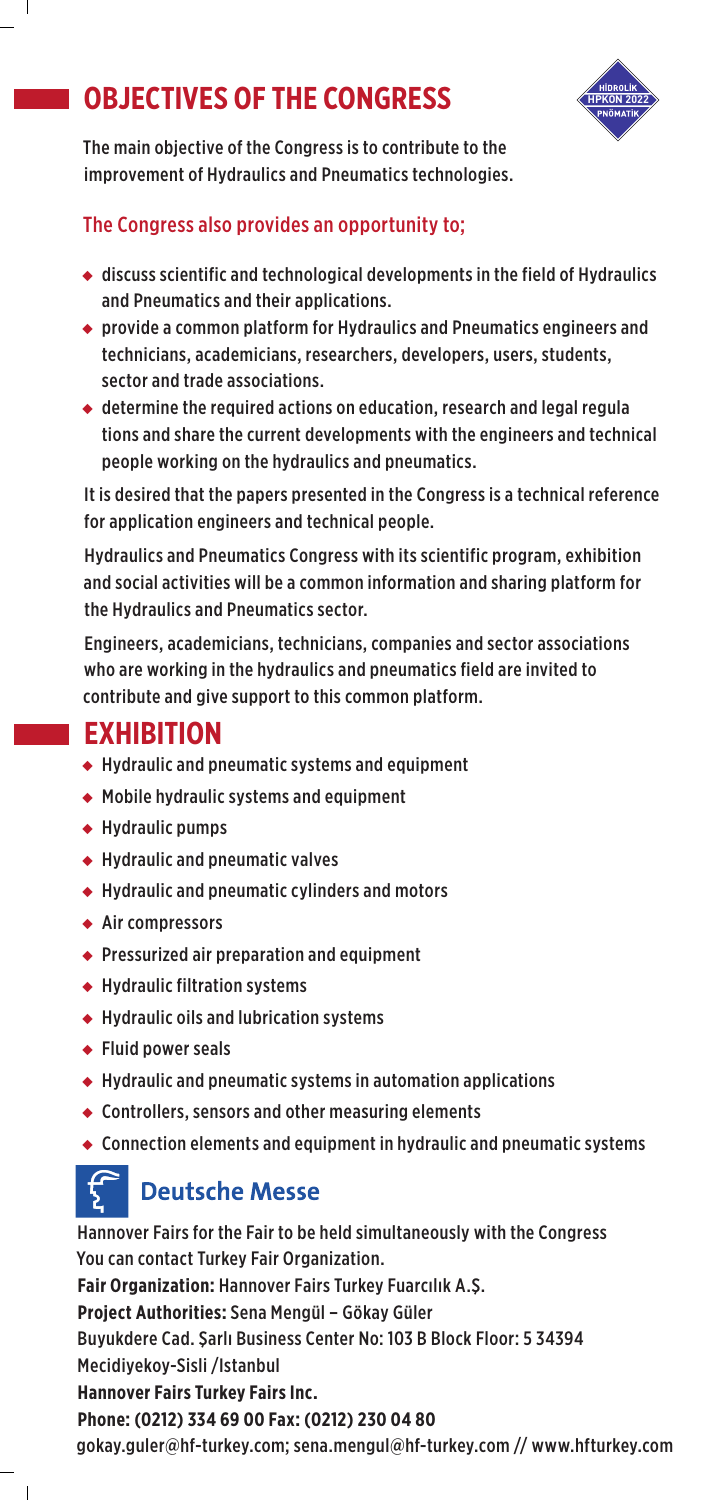

## **TOPICS OF INTEREST HYDRAULICS**

- ◆ Industrial hydraulics
- ◆ Mobile hydraulics
- ◆ Marine hydraulics
- ◆ Hydraulic circuit design
- ◆ Hydraulic components and their applications
- ◆ Proportional and servo systems
- ◆ Hydraulic fluids, seals and filtration
- ◆ Safety in design and machines
- ◆ Energy efficiency
- ◆ Hydrostatic circuits
- ◆ Load-sensing control systems
- ◆ Computational fluid dynamics (CFD)
- ◆ Micro and nano flows
- ◆ Maintenance and troubleshooting
- ◆ Sector specific applications

#### PNEUMATICS

- ◆ Pneumatic circuit design
- ◆ Pneumatic components and their applications
- ◆ Pressurized air preparation and conditioning equipment
- ◆ Pneumatic systems in mobile applications
- ◆ Safety in design and machines
- ◆ Energy efficiency
- ◆ Pneumatic control systems
- ◆ Vacuum technologies
- ◆ Maintenance and troubleshooting
- ◆ Sector specific applications

#### CONTROL SYSTEMS/MECHATRONICS/AUTOMATION

- ◆ Proportional and servo control
- ◆ Simulations of hydraulic and pneumatic systems
- ◆ Controllers, sensors and other measuring elements
- ◆ Robotics implementations at hydraulic and pneumatic
- ◆ Mechatronic applications in hydraulic and pneumatic systems
- ◆ Hydraulic and pneumatic test systems
- ◆ Digital technologies

## **DEADLINES**

| 2 September 2022 Submission of full papers          |
|-----------------------------------------------------|
| 3 October 2022 Notification of acceptance of papers |

This congress is organized by Chamber of Mechanical Engineers İzmir and İstanbul branches.